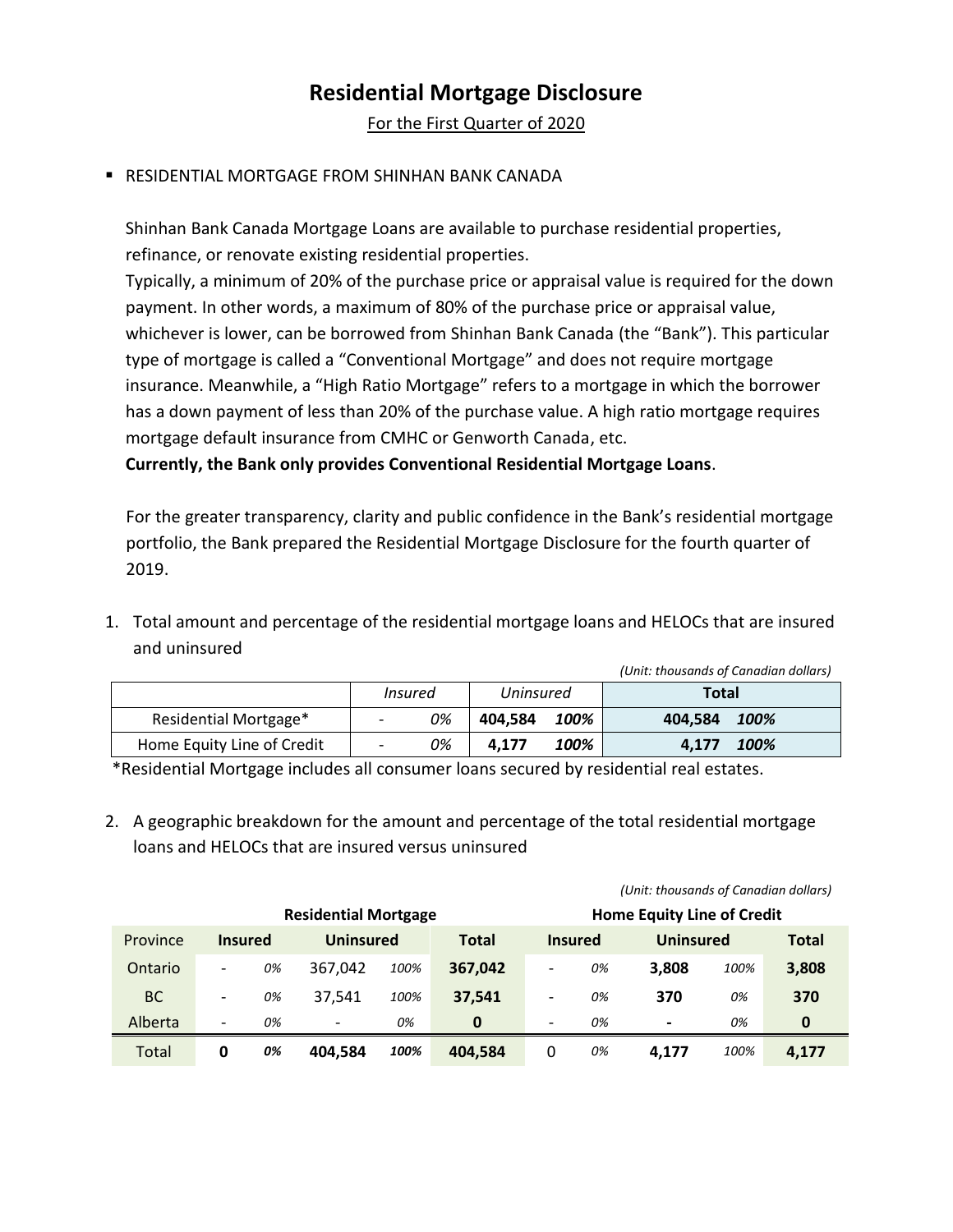3. The percentage of residential mortgages that fall within various amortization period ranges

*Remaining Amortization as of Mar 31 st , 2020*

| Amortization<br>Period        | 1 -19 Years | 20 - 24 Years            | 25 -30 Years             | More than<br>30 Years    | <b>Total</b>   |
|-------------------------------|-------------|--------------------------|--------------------------|--------------------------|----------------|
| Canada                        | 3.01%       | 6.91%                    | 90.08%                   | 0%                       | 100.00%        |
| Other<br><b>Jurisdictions</b> | -           | $\overline{\phantom{0}}$ | $\overline{\phantom{0}}$ | $\overline{\phantom{0}}$ | $\blacksquare$ |

4. Average Loan-to-Value (LTV) ratio for the newly originated Residential Mortgage Loans and HELOCs (1st Quarter of 2020)

| (Units: thousands of Canadian dollars) |            |                             |        |                                           |  |  |  |
|----------------------------------------|------------|-----------------------------|--------|-------------------------------------------|--|--|--|
|                                        |            | <b>Residential Mortgage</b> |        |                                           |  |  |  |
| Loan Type                              | Conforming | Non-conforming              | Total  | Home Equity Line of Credit                |  |  |  |
| Amount                                 | 35,143     |                             | 35,143 | 195                                       |  |  |  |
| Average LTV                            | 71.43%     | 0%                          | 71.43% | HELOC portion: 12.13%<br>Combined: 70.88% |  |  |  |

5. A Geographical Breakdown of the Average LTV ratio for the newly originated Residential Mortgage Loans and HELOCs (1<sup>st</sup> Quarter of 2020)